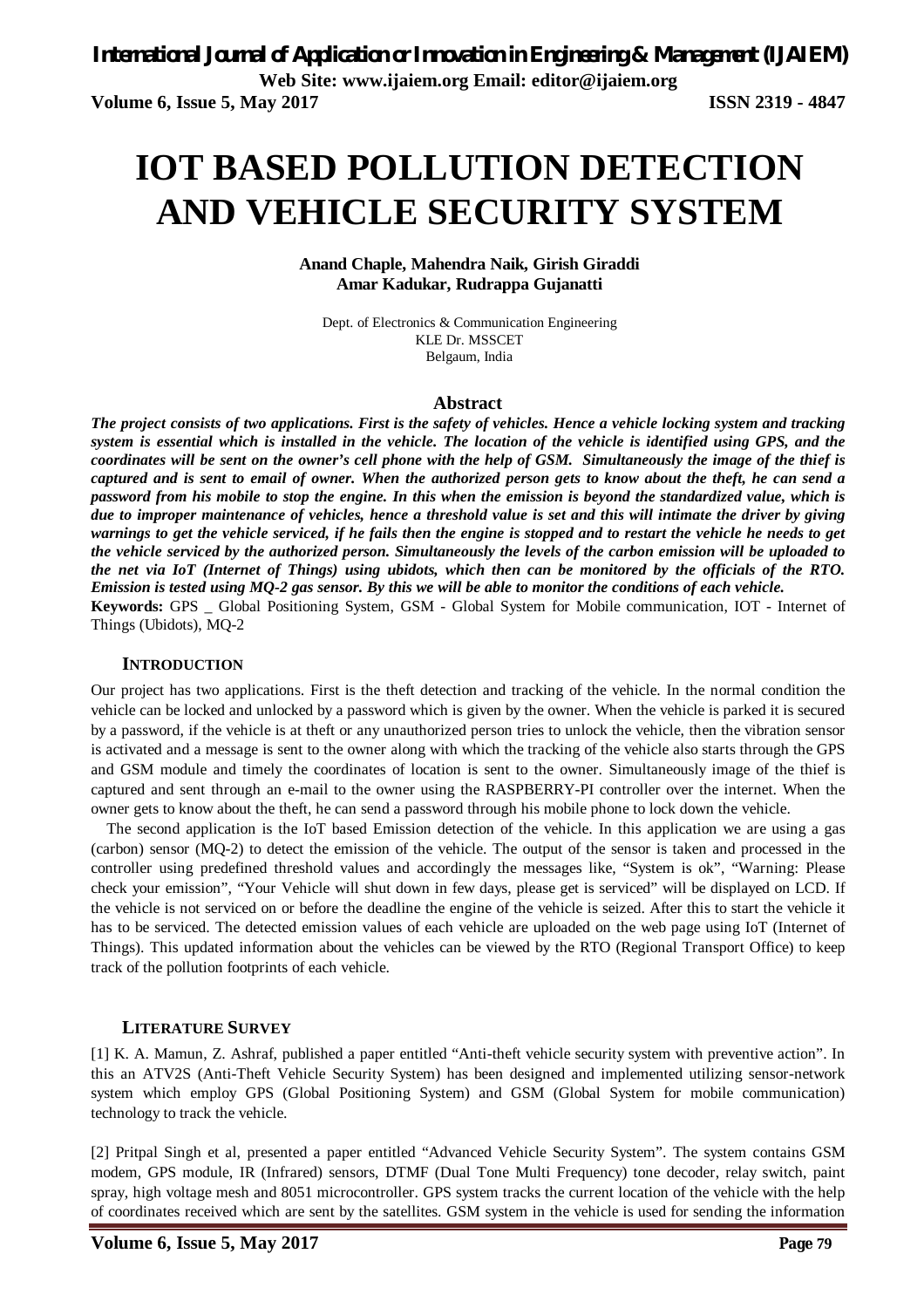# *International Journal of Application or Innovation in Engineering & Management (IJAIEM)* **Web Site: www.ijaiem.org Email: editor@ijaiem.org Volume 6, Issue 5, May 2017 ISSN 2319 - 4847**

to the user use AT Commands.

[3] Dr. D. K. Sreekantha, Kavya. A. M published a paper entitled "Agricultural Crop Monitoring using IOT - a study". Internet of Things (IOT) leverages farmers to get connected to his farm at anytime and from anywhere. WSNs (Wireless sensor networks) are used for monitoring the farm conditions and micro controllers are used to control and automate the farm processes. Wireless cameras have been used to view remotely the conditions in the farm.

[4] Yash Mehta et al, presented a paper entitled "Cloud enabled Air Quality Detection, Analysis and Prediction – A Smart City Application for Smart Health". A CCTV (Closed-circuit Television) footage of some strategic locations road traffic is sent to the cloud for analyzing the density of the pollutants in air with respect to the road traffic. Along with this, the DB (database) from the Computerized Pollution Check Centre's and the Regional Transport Office (RTO) provide a basis for a comparative analysis of the variances in the spectrum of emissions from vehicles and sensor-based data coming from strategic locations.

# **BLOCK DIAGRAM**



### Block Diagram

As shown in the above figure.1 we have two applications. First is the emission control system. Here we make use of a carbon sensor which detects the amount of carbon emitted by the vehicle. This value is given to the Raspberry-Pi through the ADC and the values are displayed on the LCD. In the second application that is the Anti-theft Vehicle tracking system. In this we have two conditions, the first condition is the normal condition where the user enters the password and the vehicle is turned ON. In the second condition, when the vehicle is at theft and the vibration sensor triggered, the ARM controller turns on through relay and the GPS sends the coordinates through GSM to the registered user.

# **METHODOLOGY**

Our project has two applications. First is the IOT based Emission detection of the vehicle. The second application is the theft detection and tracking of the vehicle. In first application, we are using carbon sensor to detect the carbon emission and a raspberry pi module to take the decisions whether the emission is within or beyond the threshold levels. The 16x2 character LCD display is used to give the various messages to the driver. We are going to set three threshold levels for the detection of emission of carbon as the driver must get the time to get his vehicle repaired. If the emission of carbon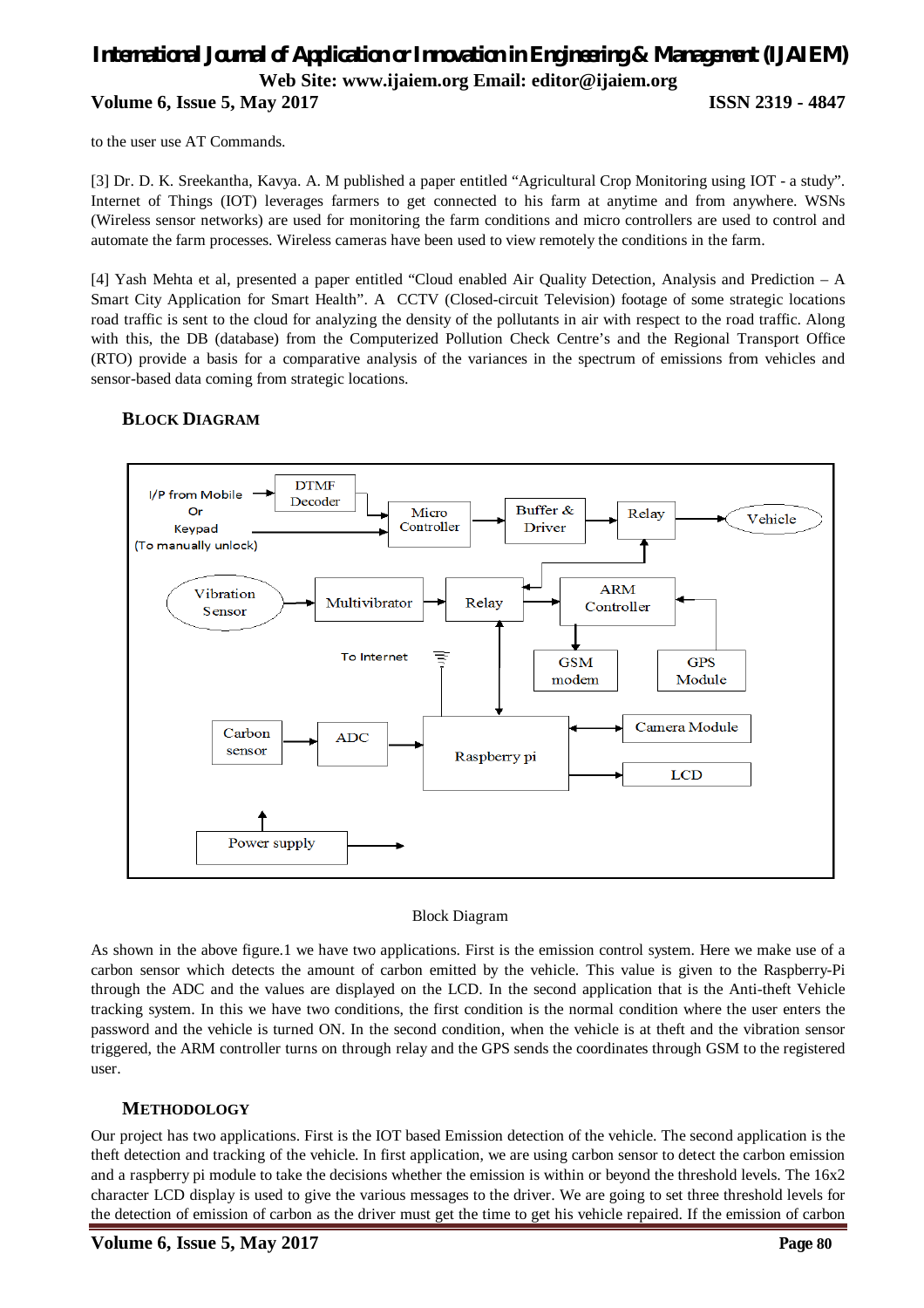# *International Journal of Application or Innovation in Engineering & Management (IJAIEM)* **Web Site: www.ijaiem.org Email: editor@ijaiem.org Volume 6, Issue 5, May 2017 ISSN 2319 - 4847**

sensed by the sensor is within the threshold level the LCD will display condition of the engine. If the emission of the carbon is beyond the 1st threshold level the raspberry pi will display a message on LCD saying "emission is increasing" .If the emission is beyond the 2nd level the microcontroller will display the message on LCD saying "emission increased get the vehicle serviced". If the emission is beyond the 3rd threshold level the raspberry pi will display a message saying "get the vehicle serviced today" and if the driver ignores the message, then the module will stop the motor (engine) after certain period of time. To restart the engine the vehicle must be serviced. The emission levels of the vehicle which were detected by the carbon sensor will also be uploaded on the webpage. This webpage will be monitored by RTO officials to keep track of the pollution footprints of the vehicle. This will be done by using raspberry pi controller.

In second application, the authorized person can access vehicle by sending password through his mobile to vehicle. We are going to implement this using a DTMF decoder which will be placed inside the vehicle and will be connected to another mobile to which the owner is going to send the password. The DTMF decoder will then decode the password and will be verified by the controller and it will then start the vehicle. When an unauthorized person tries to break in or steal the vehicle, a piezoelectric vibration sensor will be activated and will further trigger the GPS and GSM modem through ARM controller. The GSM will continuously send the coordinates of the vehicle to the owner by which he/she can track the vehicle. Simultaneously the images of the theft will be captured using raspberry pi camera and images will be sent to email of the owner using raspberry pi 3 controller. The owner can take preventive measures after knowing about the theft by sending the password through his mobile to lock down the vehicle.

# **RESULT**

Below we can find the results of the implemented prototype.



### Turning on and off the vehicle

In the first application, here we come across two situations where the first is the normal condition as shown in the fig. 2. We see the keypad through which we can access the vehicle by a giving a proper password to lock and unlock it. This can be done by placing a manual keypad around the locking system of the vehicle and also by giving the password through the owner's mobile phone. By giving the password as "#43219" we can remove the lock and turn on the vehicle and by pressing "#" we can turn the vehicle off and stop the vehicle.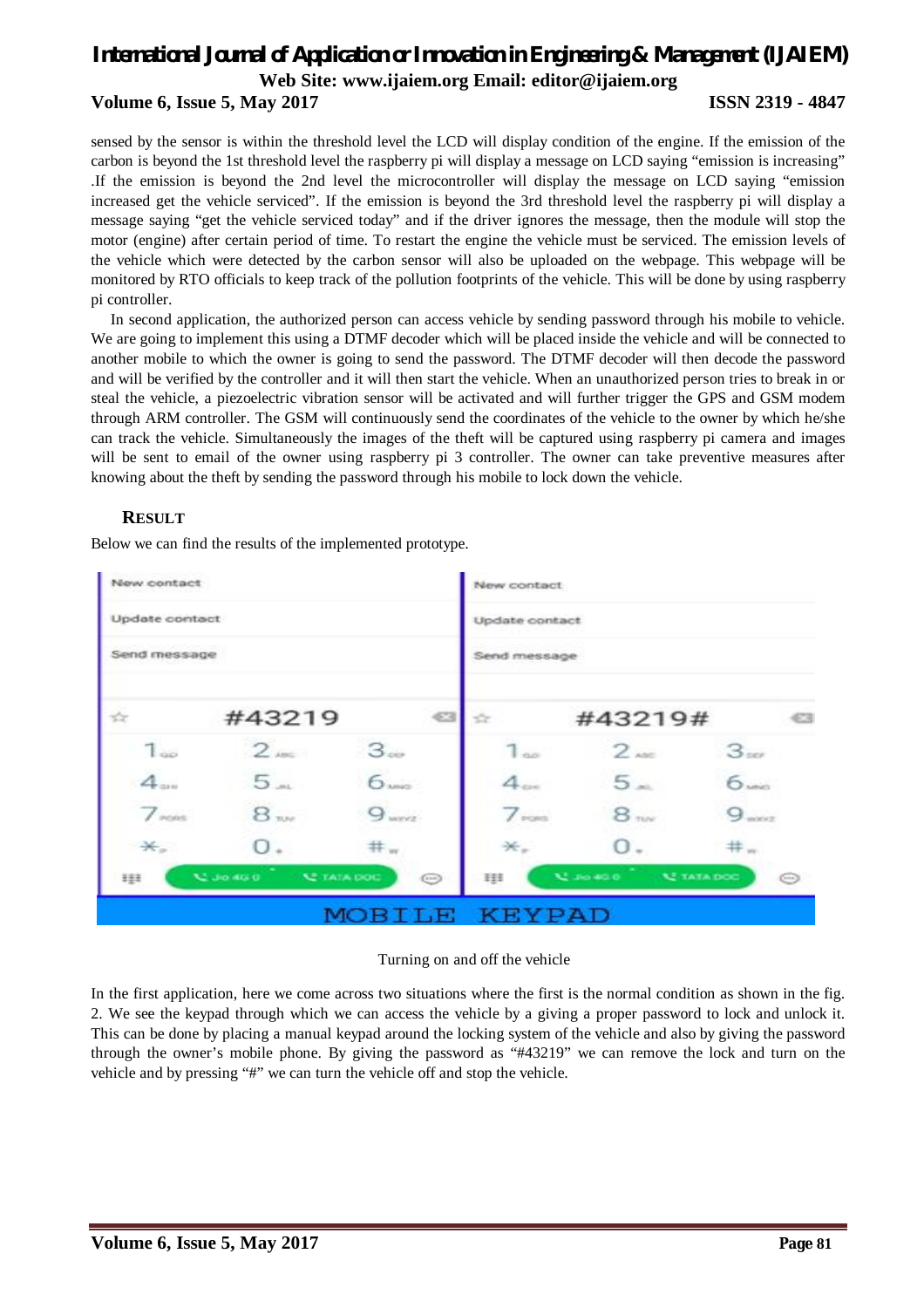# *International Journal of Application or Innovation in Engineering & Management (IJAIEM)*

**Web Site: www.ijaiem.org Email: editor@ijaiem.org Volume 6, Issue 5, May 2017 ISSN 2319 - 4847**



Functonal working of vehicle under theft

The second condition is as shown in Fig. 3. Shows the message on the user's cell phone when the vehicle is stolen. Where we see the vehicle is at theft and the vibration sensor is hit and that further will activate the GPS and GSM modules which will trace the location of the vehicle and starts sending the coordinates to the owner of the vehicle. Simultaneously when the piezoelectric is triggered the same signal is given to the camera (Raspberry Pi Camera) which will start capturing the images of the driver and that will be sent to the owner through an e-Mail as shown in Fig. 4.



Snapshot Sent to the e-Mail



Different emission condition